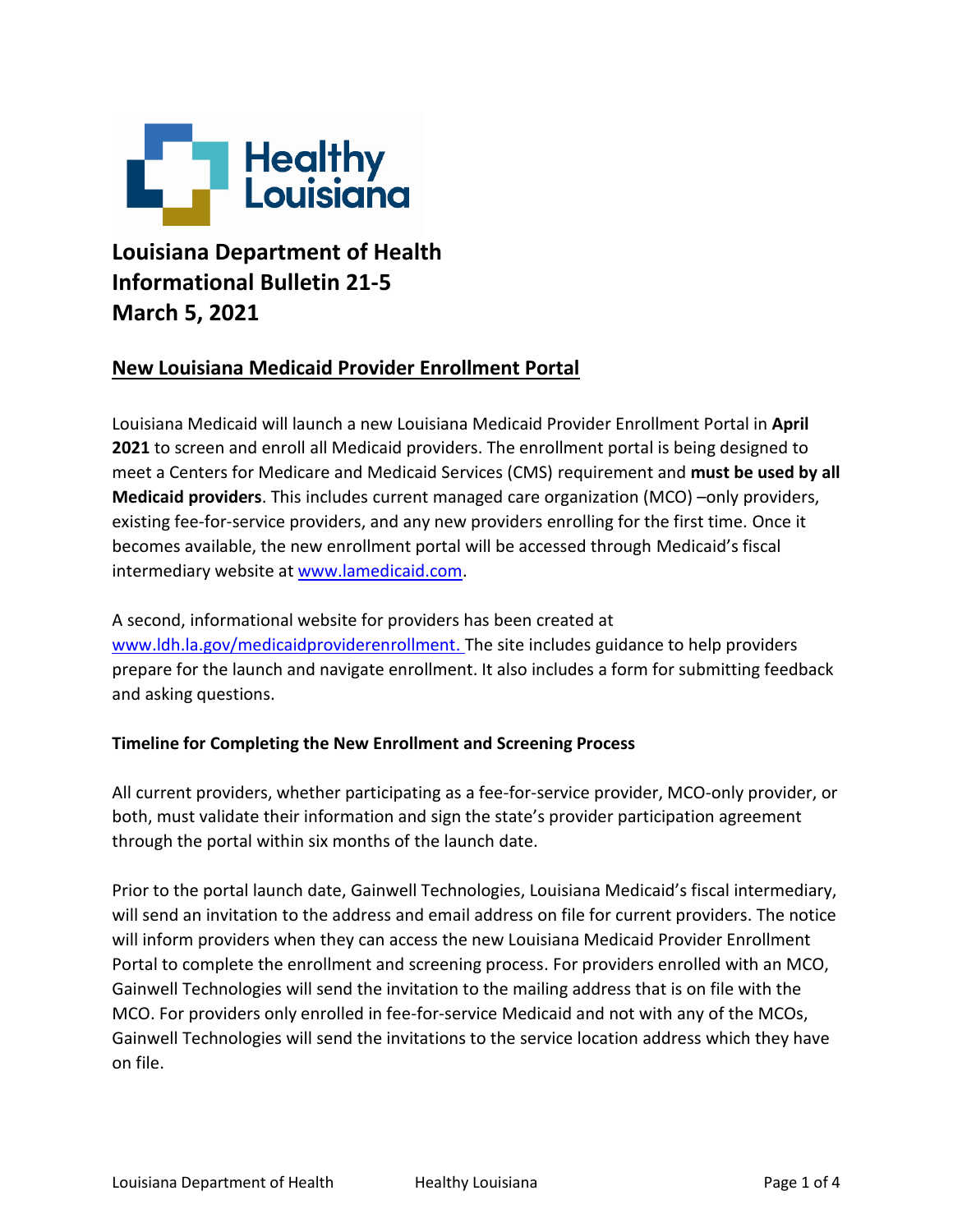Providers will receive additional notice of the time frame they have to enroll when the portal launches. They will have at least six months to complete the enrollment process through the portal after it becomes available. Any existing Medicaid provider that does not complete the enrollment and screening process through the new portal within the established time frame will have their claims denied after that time period.

#### **Things to do in Preparation**

To prepare for the new enrollment and screening process, providers should:

- Talk to their office staff that typically help with enrollment and credentialing processes.
- Look up their National Provider Identifier (NPI) and assigned taxonomies [here.](https://npiregistry.cms.hhs.gov/)
- Review all taxonomy options [here.](https://taxonomy.nucc.org/)

Additionally, MCO-only providers should decide whether they also want to participate in the fee-for-service model. Providers are not required to enroll as fee-for-service unless they would like to do so.

If a provider needs to update their contact information, use the information below to determine how to best update their information.

- Fee-for-service providers can update their service location address by completing this [form.](https://www.lamedicaid.com/provweb1/Provider_Enrollment/20070924%20File%20Update%20Form%20_3_.pdf)
- MCO-only providers can update their mailing address and/or email address by contacting each MCO with which they are enrolled. MCO contact information can be found [here.](https://ldh.la.gov/index.cfm/page/1065)
- Any provider contracted with Magellan can update their contact information through [Magellan's provider portal](https://www.magellanprovider.com/MagellanProvider/do/LoadHome).
- DentaQuest providers can update contact information by downloading this [form](https://dentaquest.com/getattachment/State-Plans/Regions/Louisiana/Dentist-Page/Standard-Updates-Form.pdf/?lang=en-US) and then emailing it to [standardupdates@dentaquest.com.](mailto:standardupdates@dentaquest.com)
- MCNA providers should send updated contact information to [contactus@mcna.net,](mailto:contactus@mcna.net) or mail to MCNA Dental, Attn: Credentialing, 200 West Cypress Creek Road, Suite #500, Fort Lauderdale, Florida 33309.

# **Enrollment and Credentialing**

Under the current process, managed care providers are not required to enroll directly with Louisiana Medicaid through the fiscal intermediary, Gainwell. A provider that becomes a managed care provider is credentialed and contracted with an MCO. If the provider is a fee-forservice provider, they must enroll as a Louisiana Medicaid provider and complete a screening process through the state's fiscal intermediary.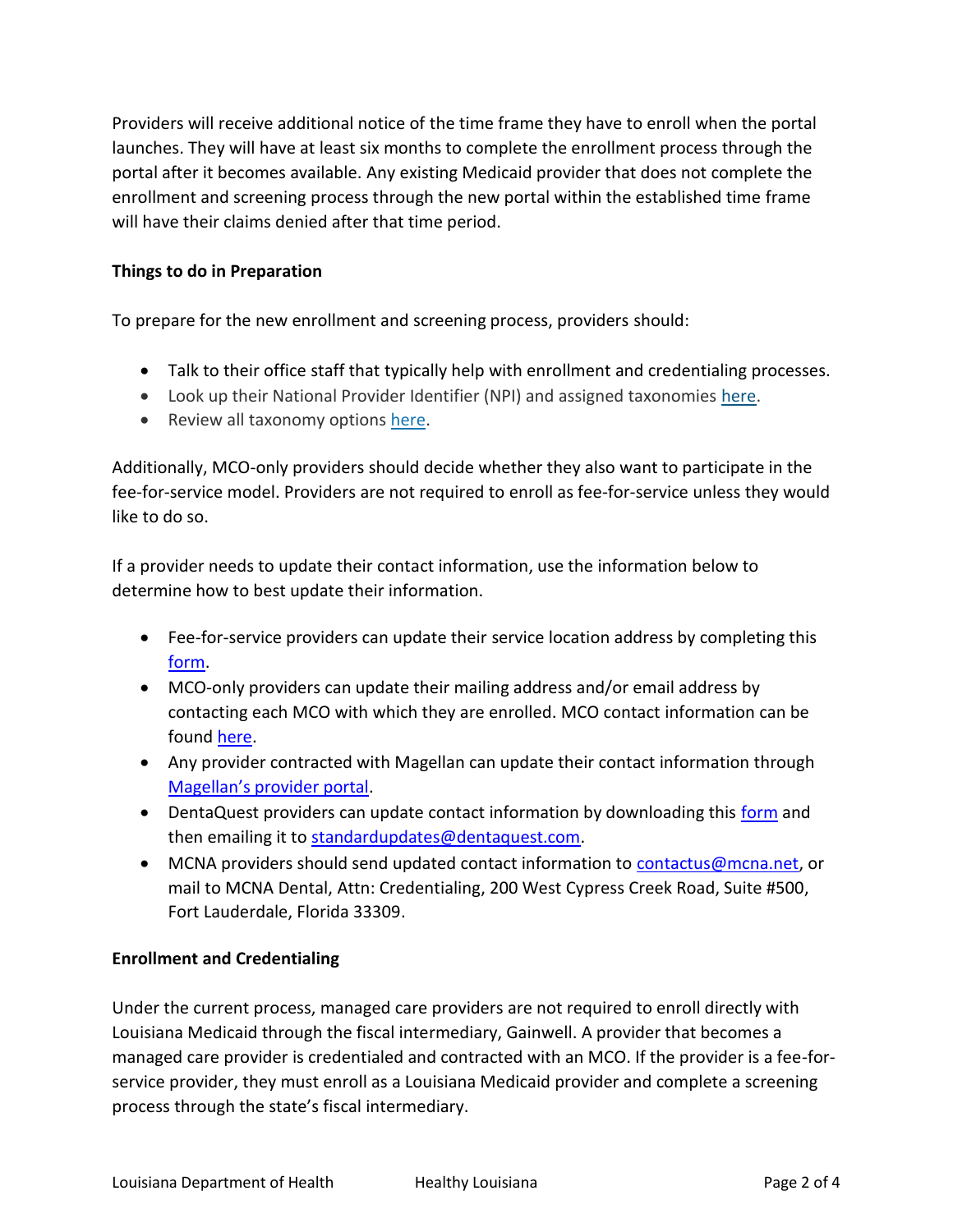**The new process requires that all providers complete their enrollment and screening through the new web-based portal**. This will bring the state into compliance with current federal requirements. Per CMS requirements, all providers must be screened by the state at the following intervals:

- When they initially apply for and submit an application to become a Medicaid provider;
- Upon reenrollment (reactivation of a previously closed provider number) in the state's Medicaid program; and
- At least once every five years to revalidate their enrollment, which is similar to the recredentialing process that all MCOs complete every three years. MCO-only providers also must still complete the recredentialing process with MCOs every three years.

**This process does not take the place of the normal MCO credentialing process.** MCO-only providers must still be enrolled, credentialed and contracted with each of the MCOs with which they would like to participate. Current MCO-only providers have no additional steps to complete after completing the enrollment process through the new Louisiana Medicaid Provider Enrollment Portal, but they will need to complete the MCO recredentialing process every three years for each MCO with which they are contracted . If they do not do so, they will be disenrolled from the managed care plan with which they are contracted. New providers will need to complete the credentialing process with MCOs after they complete the enrollment process with the state through the new portal.

After the initial enrollment period for current MCO-only and fee-for-service providers, the portal will be updated for all new providers to enroll with the state. At that point, fee-forservice providers will no longer have to complete the paper enrollment process currently used. The new Louisiana Medicaid Provider Enrollment Portal will streamline and update the application process.

Completing this new enrollment process does not require a provider to participate in the feefor-service model. Providers may continue with their current business model and will not be mandated to provide care through the fee-for-service model, unless that is their preference.

# **Purpose of the New Enrollment Portal**

As a part of the Affordable Care Act and later refined in the 21<sup>st</sup> Century Cures Act, federal laws enforced by CMS require that states screen and enroll all providers. The new Louisiana Medicaid Provider Enrollment Portal will bring Louisiana Medicaid into compliance with CMS revalidation and managed care screening requirements and federal law. The portal will be prepopulated with information that the state and MCOs already have on file so that the provider can more easily submit an application through the portal. This streamlined process eliminates